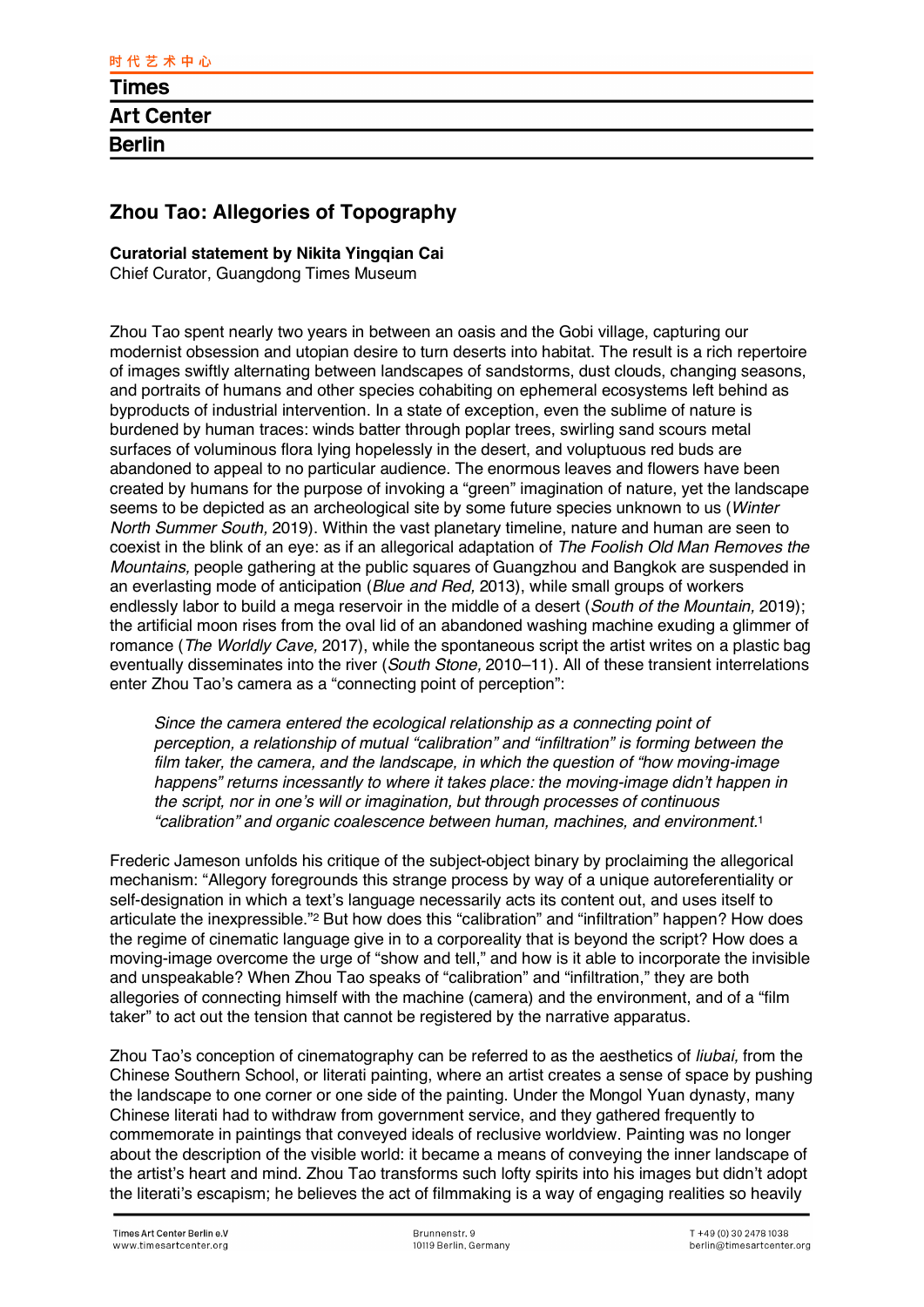mediated by technology, and of finding the shortest circuit between our bodies and the world. His short films crystalize the transient moments of affect: at the end of *Blue and Red,* Zhou Tao reenacts a tear gas attack he experienced on the streets of Bangkok, mimicking the movements of running, falling, and regaining consciousness by subjecting the camera to such motions. It calls to mind Francis Alÿs' *Tornado,* shot over the span of a decade from 2000 to 2010—the difference being that Alÿs' decision to chase the eye of the tornado is entirely voluntary, while Zhou Tao did not choose to "fall"; in fact, he is not even sure whether this moment of collapsing senses could be represented. "I find it a violent conflict. It is not a fiction, just a conflict. It gives the feeling of mountain contours. It is so violent, so confrontational; it mercilessly drops the landscape in front of your eyes."3 This coupling of realism and romanticism is mesmerizing insofar as it points to no transcendency. The men fishing around the mucky hill and enjoying the seemingly impossible leisure in the wasteland of *The Worldly Cave* are both creators and pioneers of the infrastructural "mountain contours."

Modern-day topography is a process of measurement and recording concerned with a series of chosen coordinates, which can be recorded to produce contour lines and three-dimensional representations of the Earth's surface. In Zhou Tao's reading, what lies at the core of topography is a process of abstraction and control, and he creates his own "terra-temporality" as resilience. The term "terra-temporality" defies a cleavage of senses and categorization of concepts, it lingers between hot and light, cold and soil, smell and sight, space and time. There is a form of rhetoric in Chinese poetry known as *yijue* or *tonggan* (synesthesia), which can be literally described as the fluidity of sensations. Zhou Tao documents an assemblage of utopian bodies and images "projected as the senses swap places, lights doing double duty for sounds and then vice versa ... whose *pensée sauvage*, divested of abstractions, must use each singular perception to express the other, then appropriating the other in order to return on itself to shore up its own existence as representation."4 *Tide* (2008) is one such rigorous documentation of artist's body subjected to the rise and fall of the tide, and it invites the viewer to viscerally relate to his anxiety and physical vulnerability. In *East 6th St. to Location One,* the artist's body remains present but is dissipated by improvising with a collaborator and the surroundings. After a conceptual experiment of urban intervention (*Power Here,* 2009), *South Stone* (2010–11) evinces a notably more relaxed and equal relationship between the body and the environment, the subjects and the objects. Later on, in *After Reality* (2013), it becomes difficult to conclude whether the "grazing" or "tea-leaf picking" is an appropriation of agricultural activities or the artist's assimilation into nature. This process of assimilation continues in *Blue and Red,* when all the subjects and objects are indiscriminately bathed in the ambiguous ambience of the LED lights. It makes it hard for the viewer to tell the difference between the mood of the anti-government protesters in Bangkok from the one of those casual onlookers gathering at a plaza in the central business district of Guangzhou.

*The Worldly Cave* is filmed across a variety of locations: from Dafu Mountain in Panyu, China and Yingde in Qingyuan, China, to Phoenix in the US, Menorca in Spain and Gwangju in Korea, among other places. The camera's ISO sensitivity meticulously reveals shades of brightness and darkness beyond a human's visual capacity. Upon the finishing of this film, Zhou Tao began to consider the challenges presented by the technological acceleration of image-making. *North of the Mountain* (2019), commissioned by Times Museum, is approximately the length of a feature film. In finishing the film, Zhou Tao subjected himself to the whole duration of editing, and recalled his bodily memories to tune the images and to reconstruct the sequence of shots. Such withdrawal from outsourcing the production to others is the artist's radical attempt to ecologize the mechanism of representation: as technology evolves into prosthetic corporeality and the border between visibility and invisibility is defined and challenged by machines, film is no longer just about representing reality, but a means of projecting our inner landscape onto the outside world.

**Berlin**